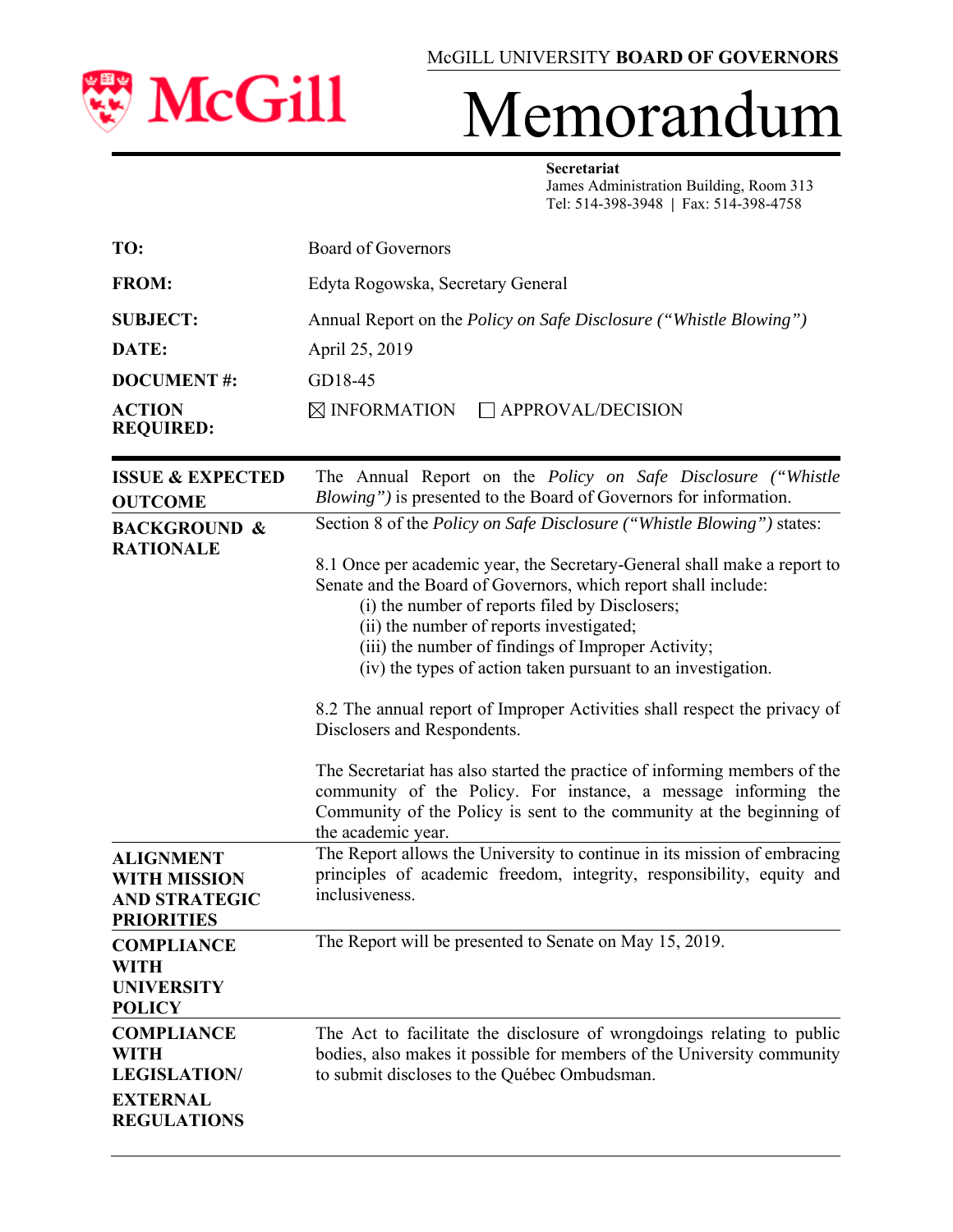| <b>RISK FACTORS</b>                                          | In order to raise awareness of the <i>Policy</i> , a webpage highlighting the<br>purpose of the Policy and process for submitting safe disclosures has<br>been created. Regular communications promoting the Policy are also<br>issued to the University community. Please refer to link below for more<br>details:<br>http://www.mcgill.ca/secretariat/policies/safe-disclosure-whistle-<br>blowing-reporting |  |  |  |  |
|--------------------------------------------------------------|----------------------------------------------------------------------------------------------------------------------------------------------------------------------------------------------------------------------------------------------------------------------------------------------------------------------------------------------------------------------------------------------------------------|--|--|--|--|
| <b>SUSTAINABILITY</b><br><b>CONSIDERATIONS</b>               | The <i>Policy</i> provides for a sustainable framework for purposes of<br>addressing safe disclosures made by members of the McGill community.                                                                                                                                                                                                                                                                 |  |  |  |  |
| <b>AND NEXT STEPS</b>                                        | <b>IMPACT OF DECISION</b> The Report will be presented to Senate and the Board in Spring 2020.                                                                                                                                                                                                                                                                                                                 |  |  |  |  |
| <b>MOTION OR</b><br><b>RESOLUTION</b><br><b>FOR APPROVAL</b> | N/A                                                                                                                                                                                                                                                                                                                                                                                                            |  |  |  |  |
| <b>APPENDICES</b>                                            | Appendix A: Annual Report on the <i>Policy on Safe Disclosure</i> ("Whistle"<br>$Blowing$ ")                                                                                                                                                                                                                                                                                                                   |  |  |  |  |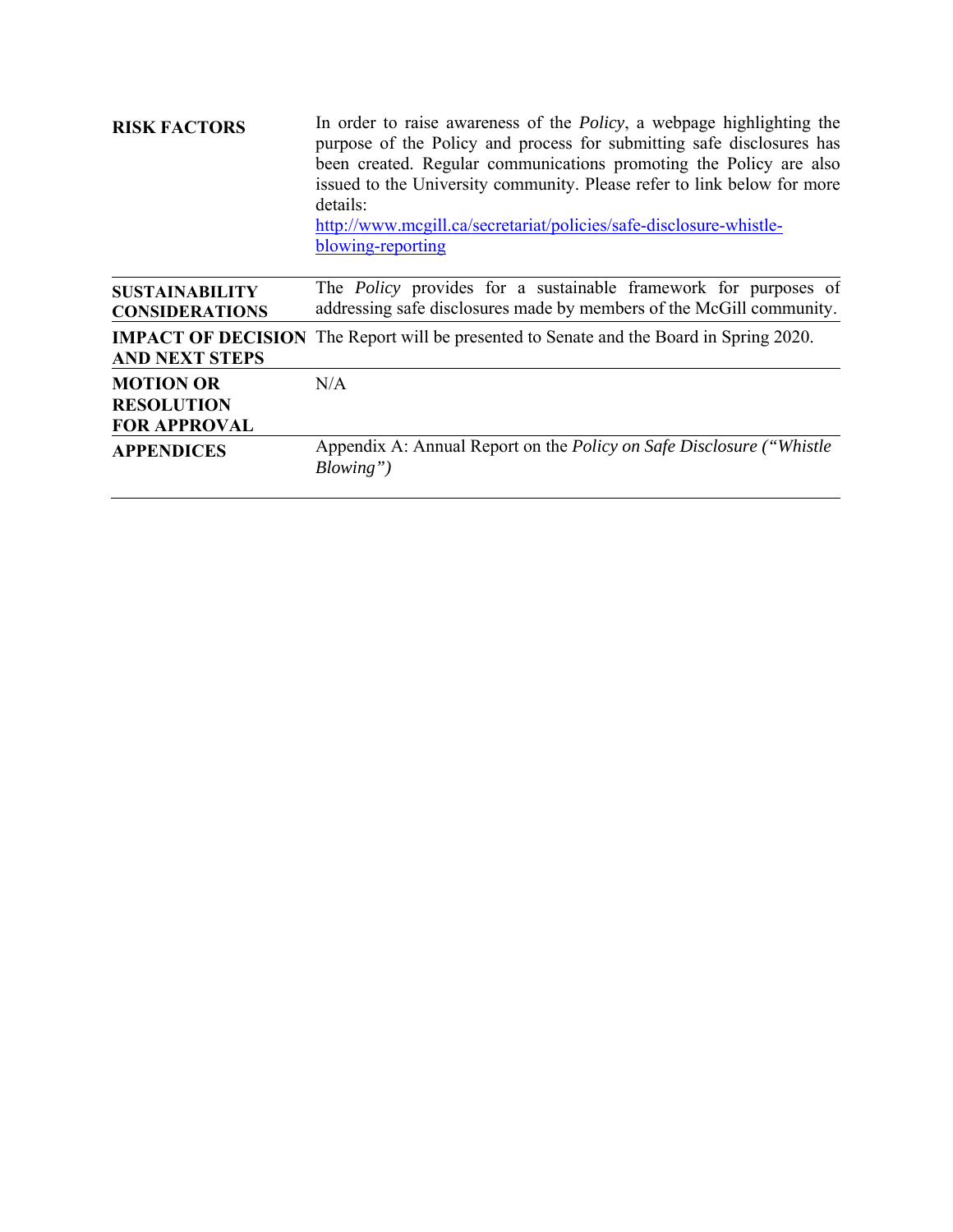# **GD18-45 APPENDIX A**

## **Annual Report on the Policy on Safe Disclosure ("Whistle Blowing")**

### **Introduction**

The *Policy on Safe Disclosure ("Whistle Blowing")* was approved by Senate in May 2007 and by the Board of Governors in October 2007, and came into force on October 30, 2007. Following a review of the Policy, Senate approved revisions to the Policy on November 18, 2015. The revisions were then approved by the Board of Governors on November 26, 2015.

As stated in the Policy, those responsible for the administration and management of academic, administrative or service units are responsible for addressing situations of Improper Activity in accordance with good management practices and existing policies, guidelines and procedures. It is the expectation that members of the University community will continue to use existing channels to report Improper Activity and only resort to this Policy if such channels prove ineffective or are inappropriate in the circumstances. For more information about the Policy, please see: https://www.mcgill.ca/secretariat/policies-and-regulations/safe-disclosure-whistleblowing-reporting

Section 8.1 of the Policy provides that the Secretary-General report annually to Senate and the Board of Governors on the application of the Policy. This report is presented to Senate and the Board of Governors in discharge of this obligation for the period January 1, 2018 through December 31, 2018.

The annual report shall respect the privacy of Disclosers and Respondents, as stipulated at various points in the Policy.

### **Report**

During the reporting period from January 1, 2018 through December 31, 2018, five (5) confidential disclosures were filed with the Secretary-General in accordance with the Policy. The table below provides a summary of the disclosures based on the requirements of the Policy. The table also provides an account of previous reports submitted to the Board of Governors and the Senate.

| <b>Reporting Period</b> | <b>Number of reports</b><br>filed by Disclosers | Number of<br>reports<br>investigated | Number of<br>findings of<br>Improper<br><b>Activity</b> | <b>Types of action</b><br>taken pursuant to<br>an investigation |
|-------------------------|-------------------------------------------------|--------------------------------------|---------------------------------------------------------|-----------------------------------------------------------------|
| Jan.1, $2018 -$         |                                                 | $\left($                             | $\theta$                                                | N/A                                                             |
| Dec. 31, 2018           |                                                 |                                      |                                                         |                                                                 |
| Jan. $1, 2017 -$        | 2                                               |                                      |                                                         | Disciplinary action                                             |
| Dec. 31, 2017           |                                                 |                                      |                                                         | and other<br>administrative                                     |